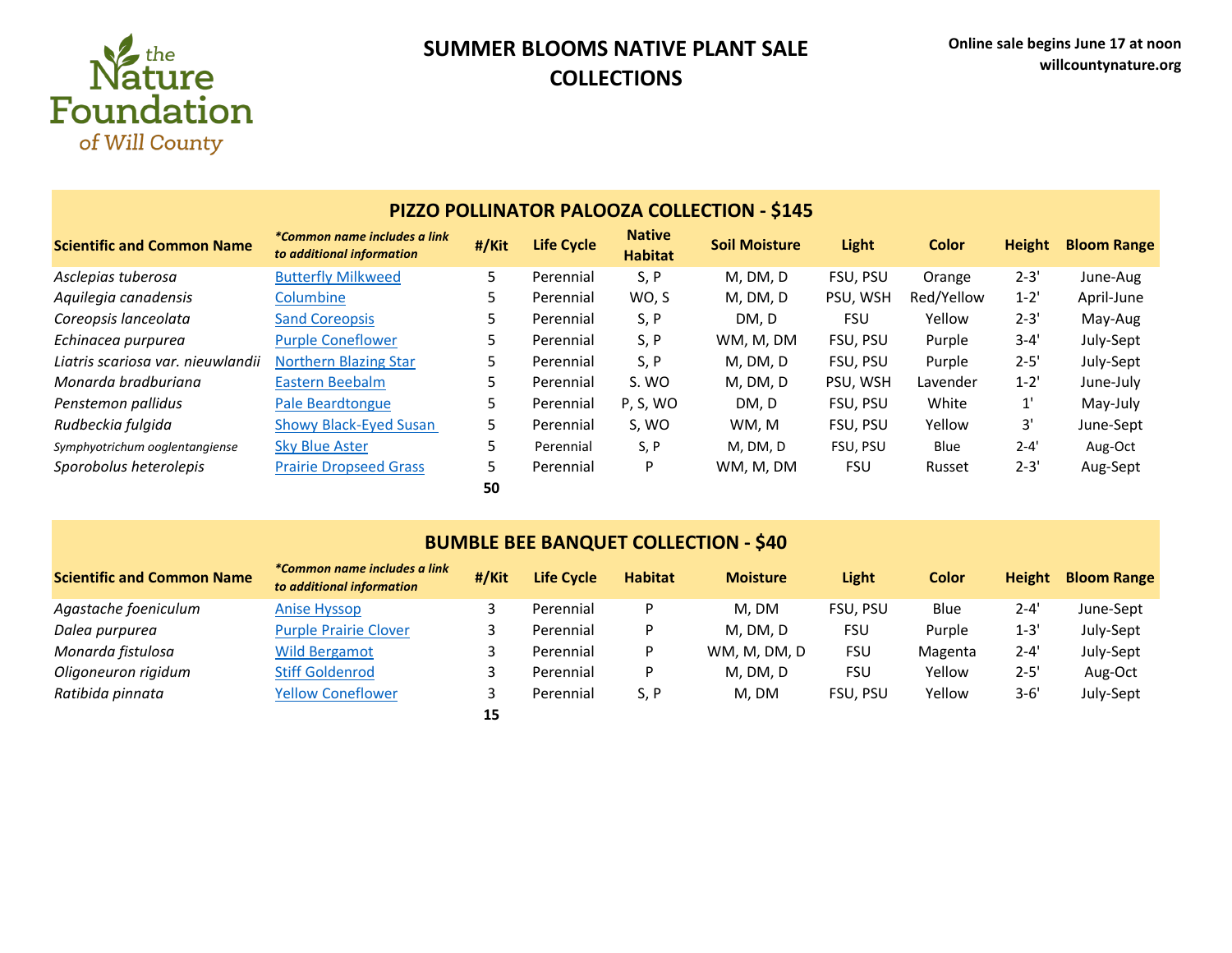

## **SUMMER BLOOMS NATIVE PLANT SALE COLLECTIONS**

| OCTODER DEOONIJ COLLECTION –                    |                                                           |       |            |                |                 |            |              |               |                    |  |
|-------------------------------------------------|-----------------------------------------------------------|-------|------------|----------------|-----------------|------------|--------------|---------------|--------------------|--|
| <b>Scientific and Common Name</b>               | *Common name includes a link<br>to additional information | #/Kit | Life Cycle | <b>Habitat</b> | <b>Moisture</b> | Light      | <b>Color</b> | <b>Height</b> | <b>Bloom Range</b> |  |
| Bouteloua curtipendula                          | Side Oats Grama                                           |       | Perennial  | D              | DM.D            | FSU        | Orange       | $2 - 3'$      | July-Oct           |  |
| Liatris aspera                                  | <b>Button Blazing Star</b>                                | 3     | Perennial  | D              | M, DM, D        | <b>FSU</b> | Purple       | $2 - 5'$      | July-Oct           |  |
| Oligoneuron rigidum                             | <b>Stiff Goldenrod</b>                                    | 3     | Perennial  | D              | M, DM, D        | <b>FSU</b> | Yellow       | $2 - 5'$      | Aug-Oct            |  |
| Rudbeckia subtomentosa                          | <b>Sweet Black-Eyed Susan</b>                             |       | Perennial  | P              | WM, M, DM       | <b>FSU</b> | Yellow       | $3 - 5'$      | Aug-Oct            |  |
| Symphyotrichium novae-angliae New England Aster |                                                           |       | Perennial  | P              | W, WM, M, DM    | <b>FSU</b> | Blue/Purple  | $2 - 5'$      | Aug-Oct            |  |
|                                                 |                                                           | 15    |            |                |                 |            |              |               |                    |  |

### **OCTOBER BLOOMS COLLECTION - \$40**

### **HUMMINGBIRD HAVEN COLLECTION - \$40**

| <b>Scientific and Common Name</b> | *Common name includes a link<br>to additional information | #/Kit | <b>Life Cycle</b> | <b>Habitat</b> | <b>Moisture</b> | Light        | <b>Color</b> | <b>Height</b> | <b>Bloom Range</b> |
|-----------------------------------|-----------------------------------------------------------|-------|-------------------|----------------|-----------------|--------------|--------------|---------------|--------------------|
| Echinacea purpurea                | <b>Purple Coneflower</b>                                  |       | Perennial         | S, P           | WM, M, DM       | FSU, PSU     | Purple       | $3 - 4'$      | July-Sept          |
| Lobelia cardinalis                | <b>Cardinal Flower</b>                                    |       | Perennial         | WO. S          | W. WM           | FSU. PSU     | Red          | $2 - 4'$      | July-Sept          |
| Monarda fistulosa                 | <b>Wild Bergamot</b>                                      |       | Perennial         | P              | WM, M, DM, D    | <b>FSU</b>   | Magenta      | $2 - 4'$      | July-Sept          |
| Penstemon hirsutus                | <b>Hairy Beardtongue</b>                                  |       | Perennial         | P. WO          | WM, M, DM, D    | FSU, PSU, SH | Purple       | 18"           | May-June           |
| Symphyotrichum laeve              | <b>Smooth Blue Aster</b>                                  |       | Perennial         | D              | WM. M. DM       | FSU. PSU     | Blue         | $1 - 3'$      | Aug-Oct            |
|                                   |                                                           | 15    |                   |                |                 |              |              |               |                    |

#### **Key to Native Habitat and Definitions**

Woodland (WO) - Dominated by trees ranging from closed canopy (no or few gaps, low light level) to open canopy (some to frequent gaps, varying light levels).

Floodplain in Woodland (FL) - A subset of woodlands, areas that are permanently or seasonally flooded along rivers, streams and creeks.

Savanna (S) - Moderately to widely spaced trees with moderate to high light levels and a grass/herbaceous plant understory.

Prairie (P) - Dominated by grasses and heraceous flowering plants.

Wetland (WE) - Permanently to seasonally flooded with saturated soils for most or all of the year.

Open Wetland Habitat (WEO) - Open habitat including marsh, fen, sedge meadow and seep.

Forested Wetland Habitat (WEF) - Shrub or tree canopy including flatwoods, swamp, and forested seeps/fens not necessarily associated with floodplain.